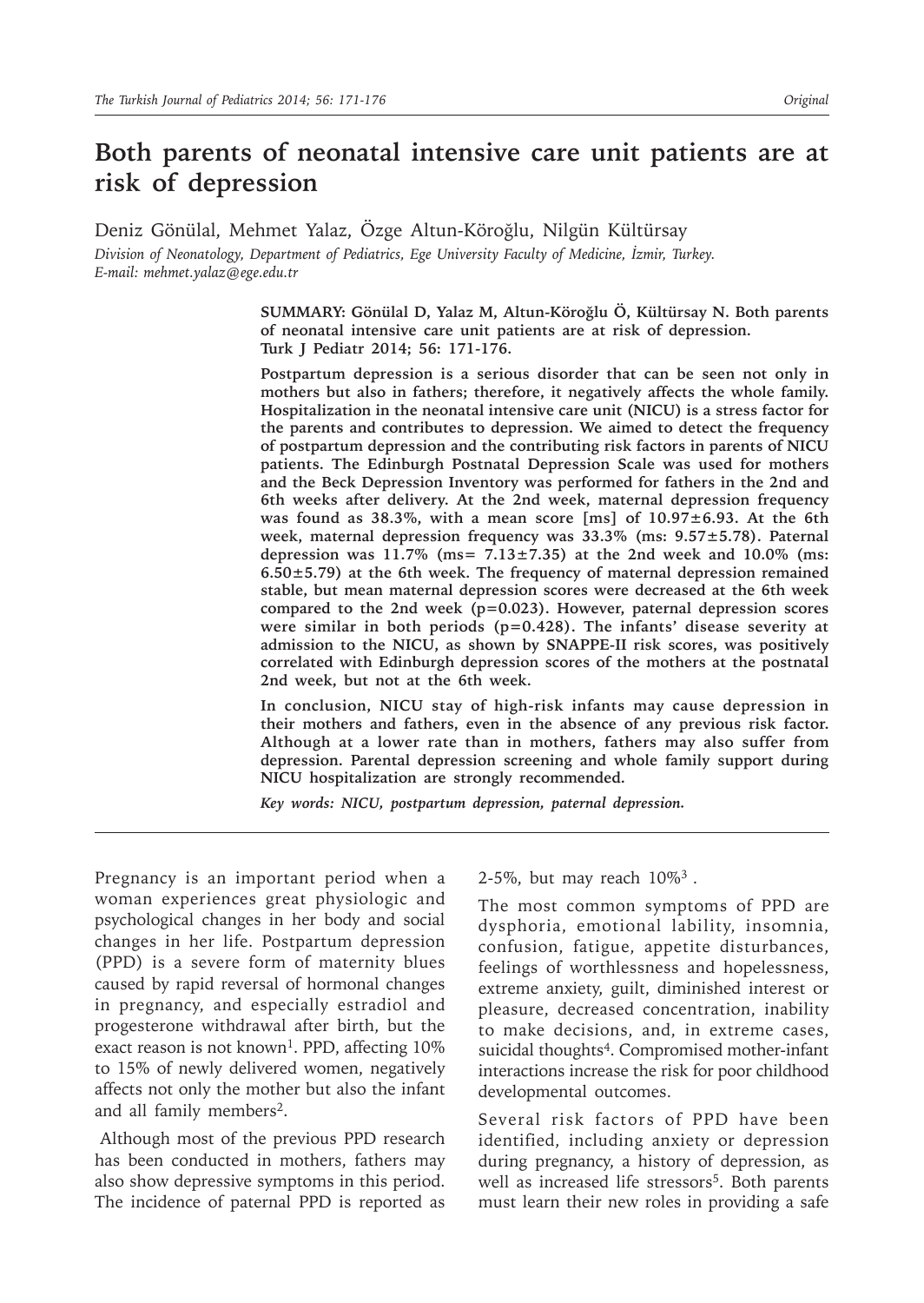environment and taking care of their newborn infant. They have to learn how to communicate with their infant and how to understand and handle the baby's problems. Perceived stress and the availability of social support are significantly associated with depression in both mothers and fathers<sup>6</sup>.

Parent of infants being cared for in Neonatal Intensive Care Units (NICUs) may have a higher risk of anxiety, posttraumatic disorder and depression risk because of intensive fear and anxiety about their infant's illness, the stressful ambiance of the unit, and the physical and emotional separation; however, very few studies have evaluated this issue.

We therefore aimed to analyze the frequency of both maternal and paternal PPD and the contributing risk factors in parents of NICU patients. We also planned to show the relationship between neonatal disease severity scores and PPD.

#### **Material and Methods**

Parents of 68 infants being cared for in Ege University Children's Hospital NICU between January and June 2010 were included into the study. The infants with diagnoses of prematurity, respiratory distress, congenital malformation, and perinatal asphyxia requiring a hospitalization period longer than six weeks were included. Eight families were excluded from the study after the first evaluation due to early recovery and discharge of the baby. After obtaining informed consent from the parents, the evaluations were performed in the 2nd and 6th weeks of the hospitalization. According to the reliability and validity studies for the Turkish population, versions of the Edinburgh Postnatal Depression Scale (EPDS)7 (for mothers) and Beck Depression Inventory8 (for fathers) were used. The cut-off levels were taken as 13 for EPDS and 17 for Beck Depression Inventory. Data analysis was performed using the Statistical Package for the Social Sciences (SPSS) 13.0 program.

## **Results**

The mean gestational age of the infants was  $31.2 \pm 3.65$  weeks and mean birth weight was  $1542 \pm 743$  grams. The mean age of the mothers was  $29 \pm 5.2$  years and of the fathers was  $33.6 \pm 8.2$  years.

Mean maternal EPDS score at the 2nd week

was 10.97±6.93, and 38.3% (23/60) of the mothers had PPD. One month later, at the 6th week, the mean score was 9.57±5.78, and the frequency of maternal PPD was 33.3% (20/60).

Mean Beck score of the fathers was  $7.13 \pm 7.35$ at the 2nd week, and 11.7% (7/60) of the fathers had depression. At the 6th week, the mean score was  $6.50 \pm 5.79$ , and paternal depression frequency was 10.0% (6/60) (Table I).

Maternal depression scores had decreased significantly at the 6th week compared to the 2nd week (p=0.023), but mean depression scores of fathers were similar at both evaluations (p=0.428) (Table I).

Statistically, maternal and paternal PPD risk at the postnatal 2nd and 6th weeks was not related to maternal and paternal education, profession, infant gender, type of delivery (vaginal or cesarean section), planned or unplanned pregnancy, maternal history of depression in a previous pregnancy, presence of medical problems in pregnancy, or the presence of depression in the other parent (p>0.05 for all) (Tables II, III). The infants' SNAPPE-II risk scores, which were performed at admission to the NICU, were positively correlated with Edinburgh depression scores of the mothers at the postnatal 2nd week  $(r=0.27, p=0.036)$  (Fig. 1). However, maternal Edinburgh depression scores at the postnatal 6th week and paternal Beck depression scores at the 2nd and the 6th weeks were unrelated to disease severity scores of the infants.

## **Discussion**

This study showed quite a high incidence (38.3%) of maternal depression at the 2nd week of delivery, but this frequency decreased significantly to 33.3% at the 6th week among the mothers of NICU patients. Maternal mean Edinburgh depression scores had also decreased at the 6th week, from 10.97±6.93 to 9.57±5.78. Paternal depression rates were similar in both study periods (11.7% and 10.0%), and mean paternal Beck depression scores were 7.13±7.35 at the 2nd week and  $6.50 \pm 5.79$  at the 6th week.

It is known that even after the birth of a healthy infant, PPD can be seen in 10-15% of mothers and in 2-5% of fathers, but paternal depression has been reported as high as 10%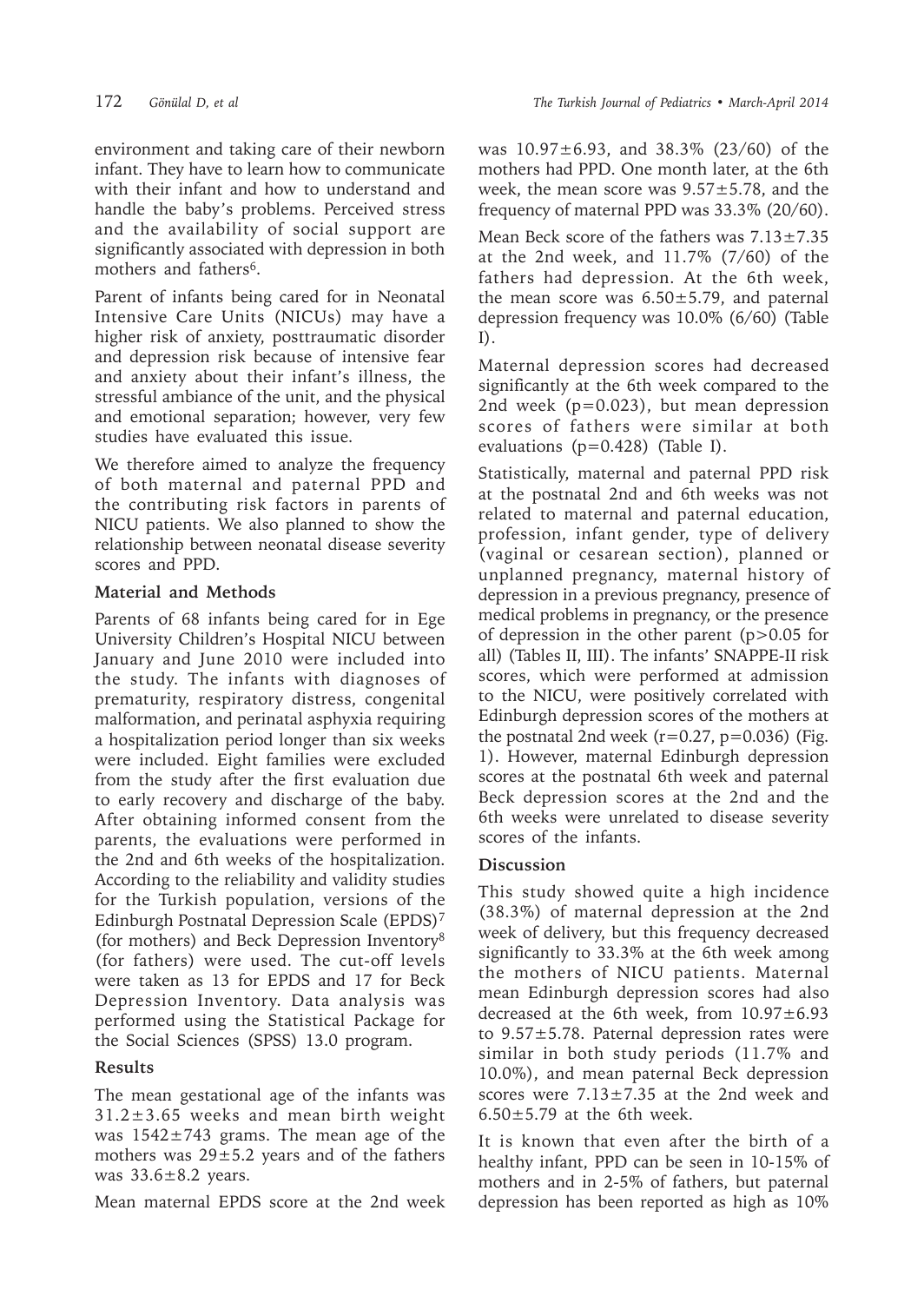in some studies<sup>3</sup>. Using a lower cut-off level of >9 in the EPDS, Kerstis et al.<sup>9</sup> reported PPD in 16.5% of the mothers and 8.7% of the fathers at three months after birth in Swedish couples. A study from a family health center in western Turkey included 110 couples, and using the Mother Introduction Form, Father Introduction Form and the EPDS, the prevalence of PPD was reported as 9.1% and 1.8% for mothers and fathers, respectively. The EPDS average score was 4.29±5.33 points for mothers and  $1.12\pm2.75$  points for fathers<sup>10</sup>. Our data show a much higher risk of depression in NICU parents compared to these previously reported results for parents of healthy infants.

In our study, the infants' disease severity at admission to the NICU, as shown by SNAPPE-II risk scores, was positively correlated with Edinburgh depression scores of mothers at the postnatal 2nd week, but not at the 6th week. Paternal Beck depression scores at the 2nd and 6th weeks showed no correlation with disease severity scores of the infants. These results indicate that the poor health condition of the infant (as shown by higher SNAPPE-II scores), affects mothers' depression risk at least in the early weeks of life.

The other possible contributing factors, such as maternal and paternal education, profession, infant gender, type of delivery (vaginal or cesarean section), planned or unplanned pregnancy, maternal history of depression in a previous pregnancy, and presence of medical problems in pregnancy, showed no correlation with parental depression scores.

A meta-analysis of 43 studies revealed a significant correlation between maternal and paternal depression in healthy infant populations<sup>11</sup>. Poor relationship satisfaction was also frequently associated with elevated depressive symptoms or depression in men<sup>12</sup>. Some of the major risk factors for paternal depression in the postpartum period are previous history of depression, late adolescent fatherhood and higher social deprivation<sup>13,14</sup>. However, the fact that such correlations could not be shown in our group may be due to the low number of study cases or to the other important stress factors in these parents.

Parents of NICU infants may have a higher risk of posttraumatic stress disorder (PTSD) and PPD due to the stressful condition of their

infant and the NICU environment, but very few studies have analyzed this issue.

Lefkowitz et al.<sup>15</sup> evaluated acute stress disorder (ASD) and PTSD in both parents and PPD in mothers of infants cared for in the NICU. In that study, 35% of mothers and 24% of fathers met ASD diagnostic criteria at 3–5 days after the infant's NICU admission, and 15% of mothers and 8% of fathers met PTSD diagnostic criteria 30 days later. Nearly half of the mothers met all criteria for PPD diagnosis, with an additional one-fifth experiencing symptoms at a level of subsyndromal PPD, which is much higher than the rates found in mothers of healthy infants. PPD was highly correlated with PTSD in mothers, and 16% of mothers met the criteria for both disorders. The authors concluded that comorbidity of both disorders is at a high level in mothers of infants in the NICU, and the diagnoses of PPD and PTSD share similar criteria and symptom sets, particularly in the area of anxiety and somatic symptoms<sup>15</sup>.

In a study from Turkey, the mean EPDS scores of 88 NICU mothers were found significantly higher than those of the control group mothers  $(9.6 \pm 5.6 \text{ versus } 7.3 \pm 4.9, \text{ p=0.005})$  at the first month after birth. NICU mothers who had high EPDS scores  $(\geq 13)$  accounted for 29.5% of the total study group. This subgroup had significantly higher anxiety scores and insecure attachment style in comparison to the subgroup of NICU mothers who had low EPDS scores<sup>16</sup>.

A study from New Zealand compared data from 205 fathers of infants who were admitted to



**Fig. 1.** Correlation between SNAPPE-II score and Edinburgh scores of mothers at the postnatal 2nd week  $(r=0.27; p=0.036)$ .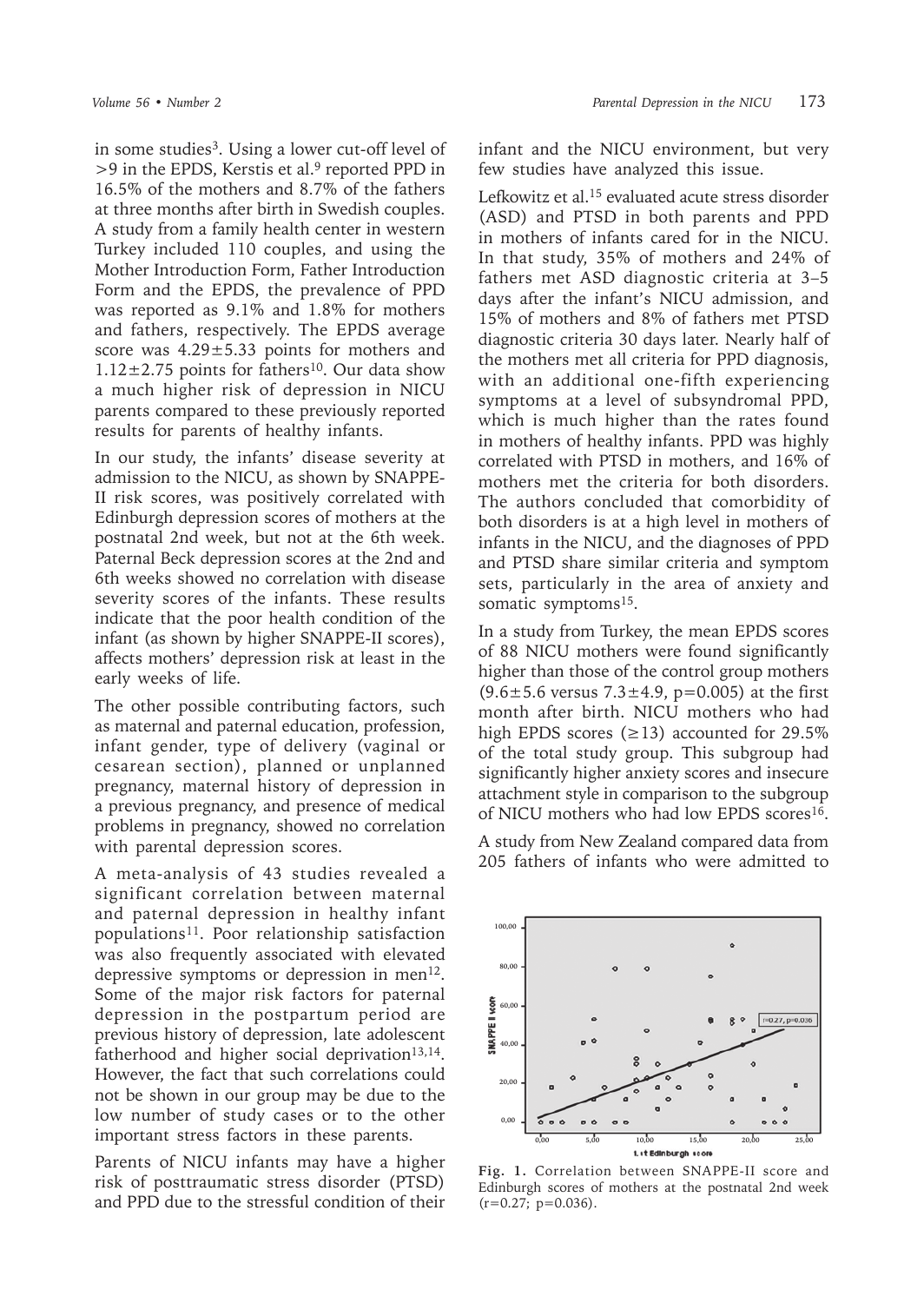|                        |       | $2nd$ week |                          |  |       |      |                                        |          |
|------------------------|-------|------------|--------------------------|--|-------|------|----------------------------------------|----------|
|                        | n/N   | $\%$       | score<br>$(mean \pm SD)$ |  | n/N   | $\%$ | score<br>$(\text{mean} \pm \text{SD})$ |          |
| Maternal<br>depression | 23/60 | 38.3       | $10.97 \pm 6.93$         |  | 20/60 | 33.3 | $9.57 \pm 5.78$                        | $0.023*$ |
| Paternal<br>depression | 7/60  | 11.7       | $7.13 \pm 7.35$          |  | 6/60  | 10   | $6.50 \pm 5.79$                        | 0.428    |

**Table I.** Maternal and Paternal Depression Frequency and Mean Depression Scores

**Table II.** Relation between Maternal Depression Scores and Demographic Features

|                                      | Maternal depression scores<br>(2 <sup>nd</sup> week) |      | Maternal depression scores<br>(6 <sup>th</sup> week) |      |  |
|--------------------------------------|------------------------------------------------------|------|------------------------------------------------------|------|--|
| Demographic feature                  | $Mean \pm SD$                                        | p    | $Mean \pm SD$                                        | p    |  |
| Education                            |                                                      |      |                                                      |      |  |
| $\leq$ 8 years (n=17)                | $9.29 \pm 6.14$                                      | 0.49 | $9.94 \pm 6.97$                                      | 0.80 |  |
| $>8$ years (n=43)                    | $11.37 \pm 6.94$                                     |      | $9.67 \pm 5.7$                                       |      |  |
| Profession                           |                                                      |      |                                                      |      |  |
| Working $(n=24)$                     | $12.45 \pm 7.08$                                     | 0.16 | $10.04 \pm 5.88$                                     | 0.59 |  |
| Housewife $(n=36)$<br>Gender of baby | $9.97 \pm 6.72$                                      |      | $9.25 \pm 5.77$                                      |      |  |
| Male $(n=29)$                        | $10.96 \pm 7.38$                                     | 0.95 | $9.68 \pm 5.84$                                      | 0.89 |  |
| Female $(n=31)$                      | $10.96 \pm 6.59$                                     |      | $9.45 \pm 5.81$                                      |      |  |
| Delivery type                        |                                                      |      |                                                      |      |  |
| $C/S$ (n=47)                         | $11.17 \pm 6.73$                                     | 0.62 | $9.68 \pm 5.71$                                      | 0.77 |  |
| NVD $(n=13)$                         | $10.23 \pm 7.82$                                     |      | $9.15 \pm 6.22$                                      |      |  |
| Pregnancy<br>Planned $(n=49)$        | $10.36 \pm 6.69$                                     |      | $8.97 \pm 5.57$                                      |      |  |
| Unplanned $(n=11)$                   | $13.63 \pm 7.64$                                     | 0.15 | $12.18 \pm 6.22$                                     | 0.08 |  |
|                                      |                                                      |      |                                                      |      |  |
| Maternal history of depression       |                                                      |      |                                                      |      |  |
| Yes $(n=3)$                          | $7.0 \pm 4.35$                                       |      | $8.33 \pm 7.5$                                       |      |  |
| No $(n=57)$                          | $11.17 \pm 6.99$                                     | 0.35 | $9.63 \pm 5.75$                                      | 0.70 |  |
| Medical problem in pregnancy         |                                                      |      |                                                      |      |  |
| Yes $(n=22)$                         |                                                      |      | $10.22 \pm 5.64$                                     |      |  |
| No $(n=38)$                          | $12.4 \pm 5.36$<br>$10.13 \pm 7.62$                  | 0.18 | $9.18 \pm 5.89$                                      | 0.50 |  |
|                                      |                                                      |      |                                                      |      |  |
| Depression in the other parent       |                                                      |      |                                                      |      |  |
| Yes $(n=7)$                          | $17.5 \pm 4.8$                                       |      | $16.2 \pm 2.6$                                       |      |  |
| No $(n=53)$                          | $10.0 \pm 6.73$                                      | 0.07 | $8.7 \pm 5.5$                                        | 0.08 |  |

C/S: Cesarean section. NVD: Normal vaginal delivery.

the NICU and 89 fathers of healthy newborns. Their results showed that levels of anxiety and depression were low in both NICU and healthy control parent groups, but infant prematurity was associated with higher levels of symptomatology in both mothers and fathers of infants in the NICU17.

Our study is important since it showed a maternal PPD of 38%, which was closely related to the infant's disease severity at the postpartum 2nd week. However, this rate decreased to 33%, and the mean PPD scores also decreased, probably reflecting the mothers' adaptation to the NICU conditions and/or that their infants recovered while still being cared for in the NICU. Another importance of the

study is that it showed for the first time that paternal depression is an important issue in this group of infants, although at a lower rate than observed in mothers.

Depressive symptoms are likely to decrease the father's ability to provide maternal support. Children with two depressed parents are at significantly greater risk of poor developmental outcomes than those with one affected parent<sup>18</sup>. Depression in fathers during the postnatal period was associated with adverse emotional and behavioral outcomes in children aged 3-4 years and an increased risk of behavioral problems in boys<sup>19,20</sup>. After controlling for potentially confounding factors, paternal depression was associated with significantly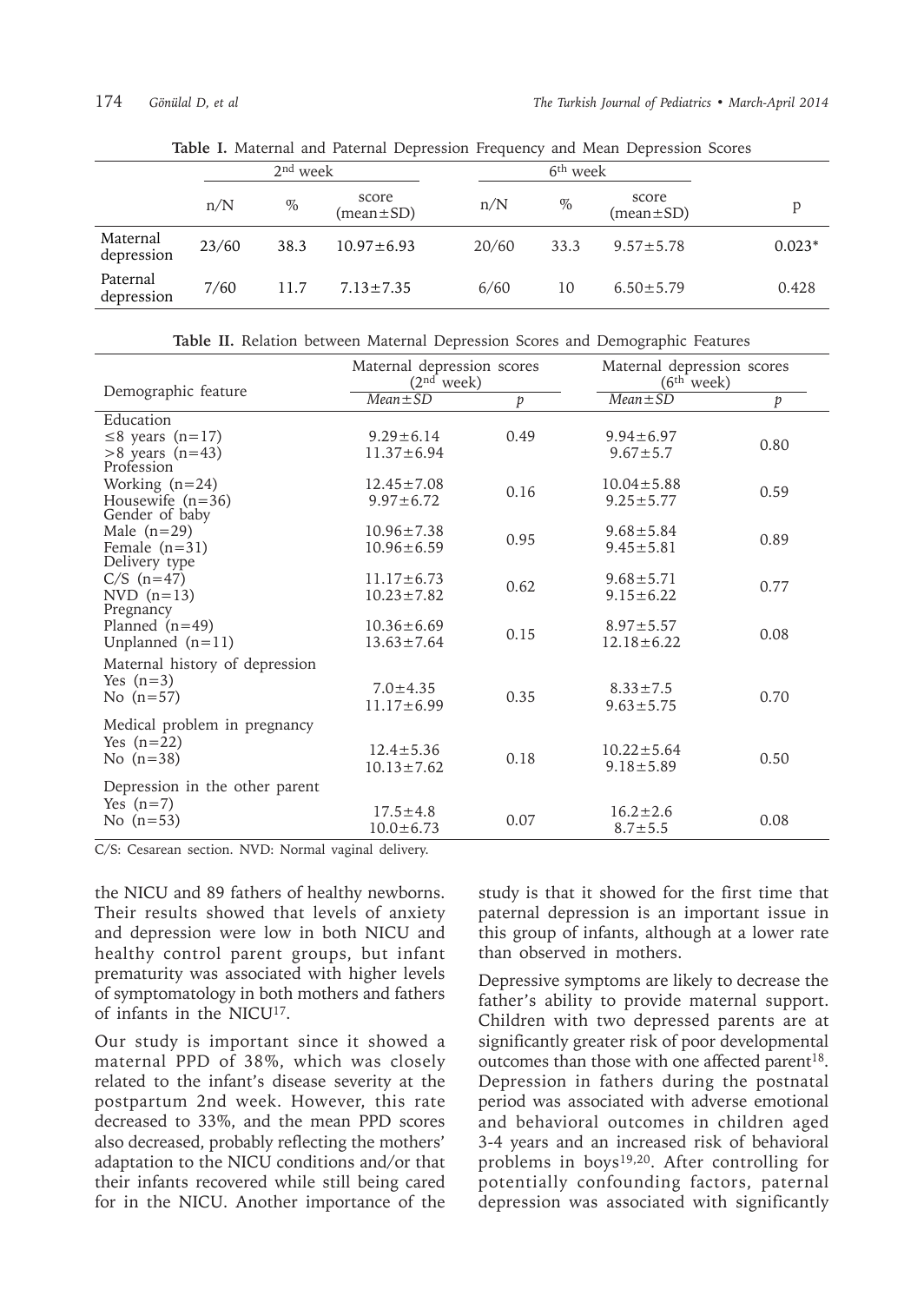|                                                                            | Paternal depression scores<br>(2 <sup>nd</sup> week) |                  | Paternal depression scores<br>(6 <sup>th</sup> week) |                  |  |
|----------------------------------------------------------------------------|------------------------------------------------------|------------------|------------------------------------------------------|------------------|--|
| Demographic feature                                                        | $Mean \pm SD$                                        | $\boldsymbol{p}$ | $Mean \pm SD$                                        | $\boldsymbol{p}$ |  |
| Education<br>$\leq$ 8 years (n=16)<br>$>8$ years (n=44)                    | $8.87 + 9.59$<br>$6.5 \pm 6.35$                      | 0.54             | $5.68 \pm 5.42$<br>$6.79 \pm 5.95$                   | 0.60             |  |
| Profession<br>Employed $(n=38)$<br>Unemployed $(n=22)$                     | $6.71 \pm 6.21$<br>$7.86 \pm 9.09$                   | 0.89             | $6.63 \pm 5.81$<br>$6.27 \pm 5.9$                    | 0.86             |  |
| Gender of baby<br>Male $(n=29)$<br>Female $(n=31)$                         | $6.44 \pm 5.48$<br>$7.77 \pm 8.78$                   | 0.97             | $6.72 \pm 6.07$<br>$6.29 \pm 5.61$                   | 0.97             |  |
| Delivery type<br>$C/S$ (n=47)<br>NVD $(n=13)$                              | $6.48 \pm 5.71$<br>$9.46 \pm 11.51$                  | 0.78             | $6.57 \pm 5.64$<br>$6.23 \pm 6.54$                   | 0.59             |  |
| Pregnancy<br>Planned $(n=49)$<br>Unplanned $(n=11)$<br>Paternal history of | $6.55 \pm 6.27$<br>$9.72 \pm 10.98$                  | 0.45             | $6.44 \pm 5.65$<br>$6.72 \pm 6.68$                   | 0.91             |  |
| depression<br>Yes $(n=3)$<br>No $(n=57)$<br>Medical problem in             | $5.0 \pm 4.35$<br>$7.24 \pm 7.47$                    | 0.65             | $6.66 \pm 6.02$<br>$6.49 \pm 5.83$                   | 0.92             |  |
| pregnancy<br>Yes $(n=22)$<br>No $(n=38)$<br>Depression in the other        | $7.40 \pm 8.0$<br>$6.97 \pm 7.02$                    | 0.79             | $6.18 \pm 4.68$<br>$6.68 \pm 6.4$                    | 0.76             |  |
| parent<br>Yes $(n=23)$<br>No $(n=37)$                                      | $11.17 \pm 9.0$<br>$4.62 \pm 4.69$                   | 0.06             | $9.34 \pm 6.35$<br>$4.72 \pm 4.68$                   | 0.07             |  |

**Table III.** Relation between Paternal Depression Scores and Demographic Features

C/S: Cesarean section. NVD: Normal vaginal delivery.

higher community care costs $21$ . In a large cohort study investigating PPD, marital conflict acted as an independent risk factor for adverse child outcomes. Therefore, antenatal and postnatal screening and intervention programs targeted at parental depression and marital problems are suggested $22$ .

In some countries, routine pre- and postnatal screening for depression in mothers is recommended23*.* Detection of paternal depression is rare because the maternal–child health care system usually only screens for maternal depression24. Paternal PPD is a clinically significant problem for families that is currently underscreened, underdiagnosed, and undertreated, and it has negative effects on marital/partner relationships, infant bonding, and child development<sup>25</sup>.

Our study shows that both mothers and fathers whose sick infants are being cared for in NICUs have an even higher risk of depression than the normal population, and they deserve a careful depression screening and family support during the infant's NICU stay. Early detection and treatment are very important for the interparental and parent-infant relations and long-term child developmental outcome of the NICU graduates.

#### **REFERENCES**

- 1. O'Hara MW, McCabe JE. Postpartum depression: current status and future directions. Annu Rev Clin Psychol 2013; 9: 379-407.
- 2. Toohey J. Depression during pregnancy and postpartum. Clin Obstet Gynecol 2012; 55: 788-797.
- 3. Wee KY, Skouteris H, Pier C, Richardson B, Milgrom J. Correlates of ante- and postnatal depression in fathers: a systematic review. J Affect Disord 2011; 130: 358-377.
- 4. Beck CT. Postpartum depression: it isn't just the blues. Am J Nurs 2006; 106: 40–50.
- 5. Beck CT. A meta-analysis of predictors of postpartum depression. Nurs Res 1996; 45: 297-303.
- 6. Mao Q, Zhu L-X, Su X-Y. A comparison of postnatal depression and related factors between Chinese mothers and fathers. J Clin Nurs 2011; 20: 645–652.